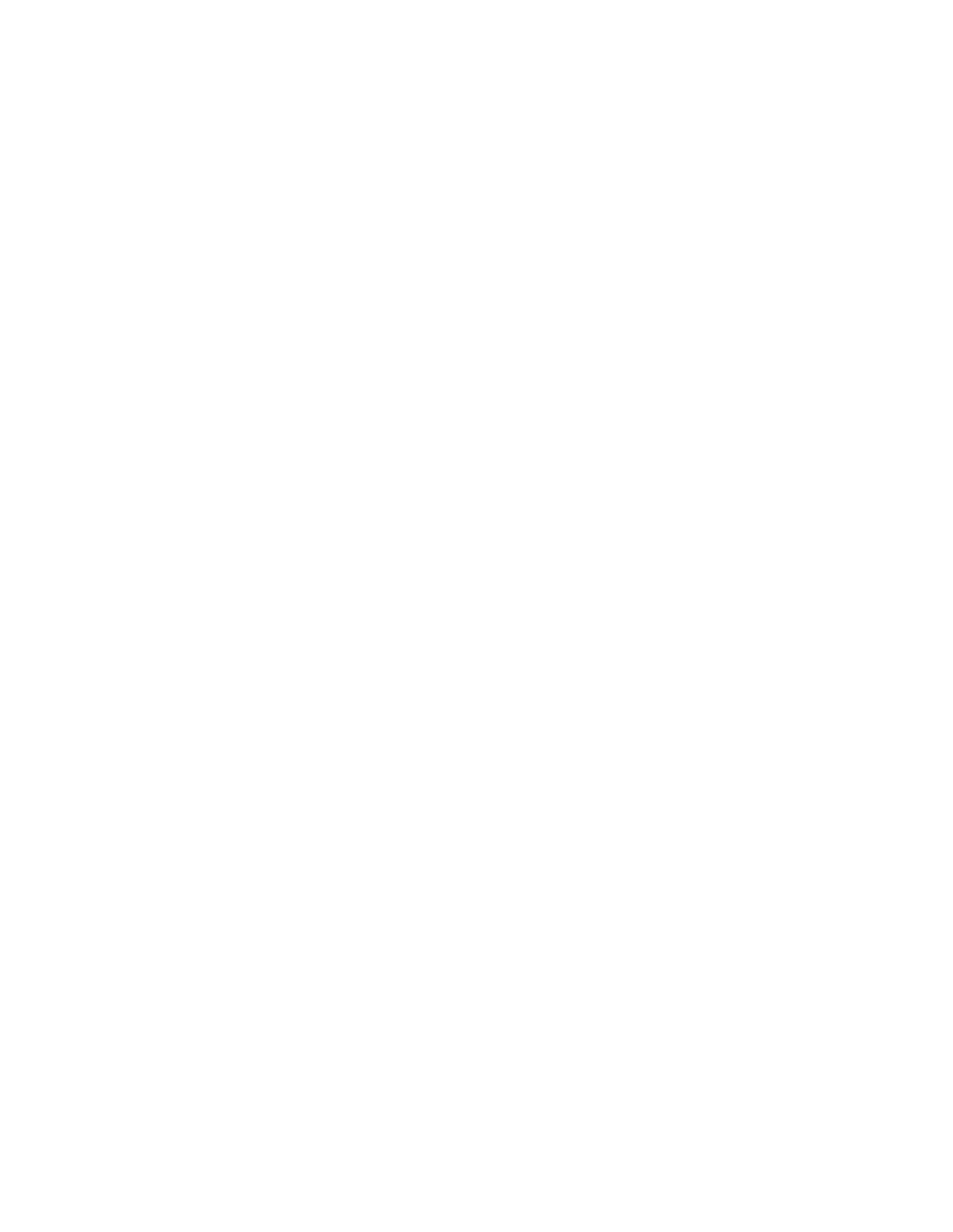### Appendix H Contents

- CDOT Letter to DRCOG—September 13, 2013
- I-76 and Bridge Street Interchange Project Charter Document—April 3, 2013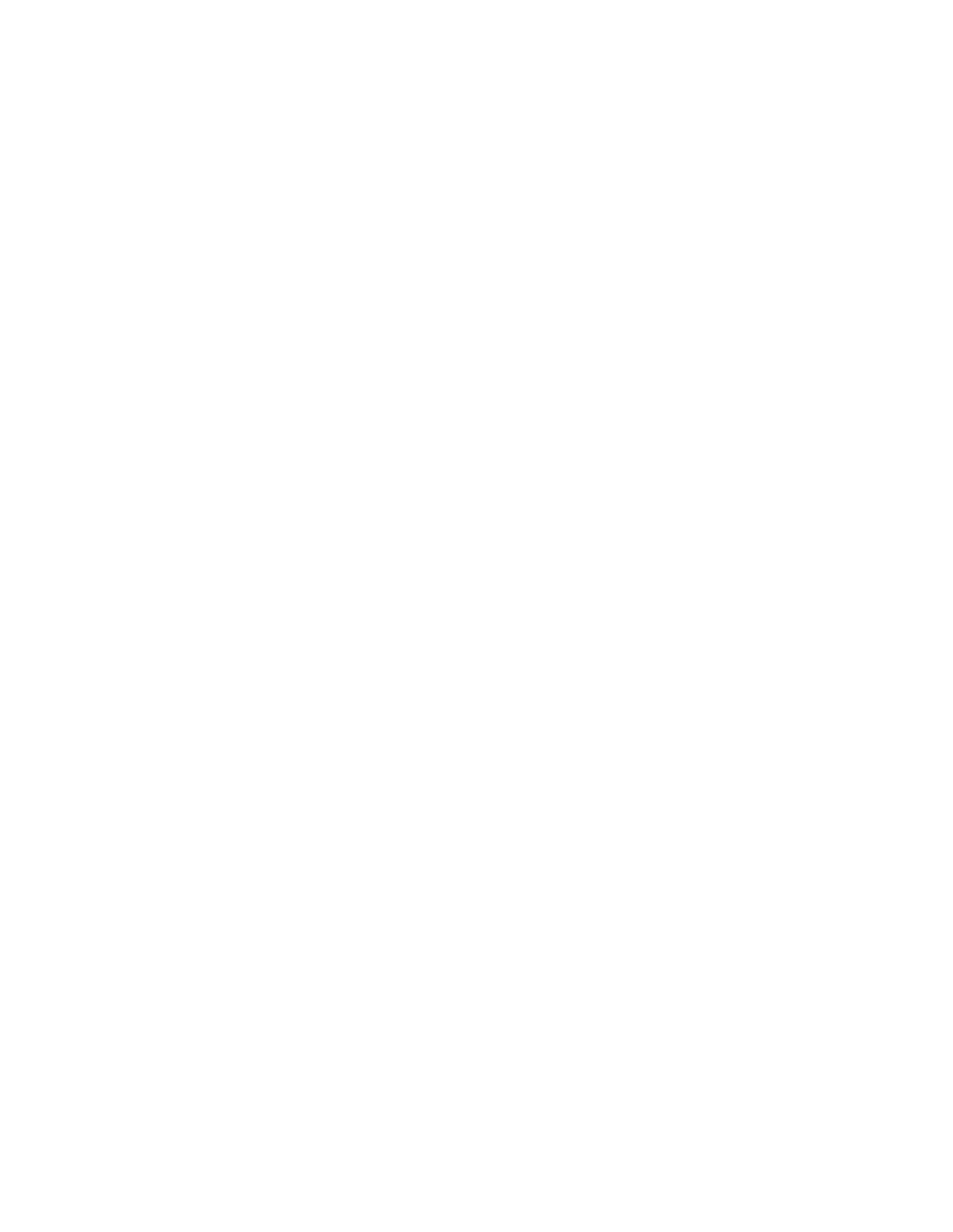## **STATE OF COLORADO**

#### **DEPARTMENT OF TRANSPORTATION**

Region 1 - Program Delivery 2000 South Holly Street Denver, CO 80222 (303) 757-9388 (303) 757-9988 FAX



September 13, 2013

**Denver Regional Council of Governments** 1290 Broadway, Suite 700 Denver, CO 80203-5606

RE: 1601 Interchange Request, I-76 and Bridge Street

Dear Mr. Rigor,

As you may know, the City of Brighton has been working very closely with CDOT regarding the 1601 approval process for the I-76 and Bridge Street proposed interchange. In addition, the final system level feasibility report is being sent to your office by the close of business Wednesday, September 18, 2013.

The purpose of this study is to prove that the new proposed interchange will improve local and regional east-west connectivity, reduce the amount of congestion and delay in the study area on opening day which is planned for 2019 and through the planning horizon year of 2035, and improve traffic flow and access.

We do not anticipate any challenges or controversy and have received support from the public. the City of Brighton, Adams County, FHWA, and the CDOT Commissioner, Heather Barry, I fully support this project, its purpose and all parties are well briefed on the benefits this project brings to the transportation plan. Barring any unforeseen obstacles, we are looking forward to this amendment into the DRCOG 2035 plan.

This project will be presented to the CDOT Transportation Commission on Thursday, October 17, 2013, and I am recommending it for approval along with my constituents who are also in support of this project.

The City of Brighton has already committed to funding this project in 2019, and therefore no State funds are planned.

Sincerely,

Paul Jesaitis CDOT Region 1 Deputy Director Program Delivery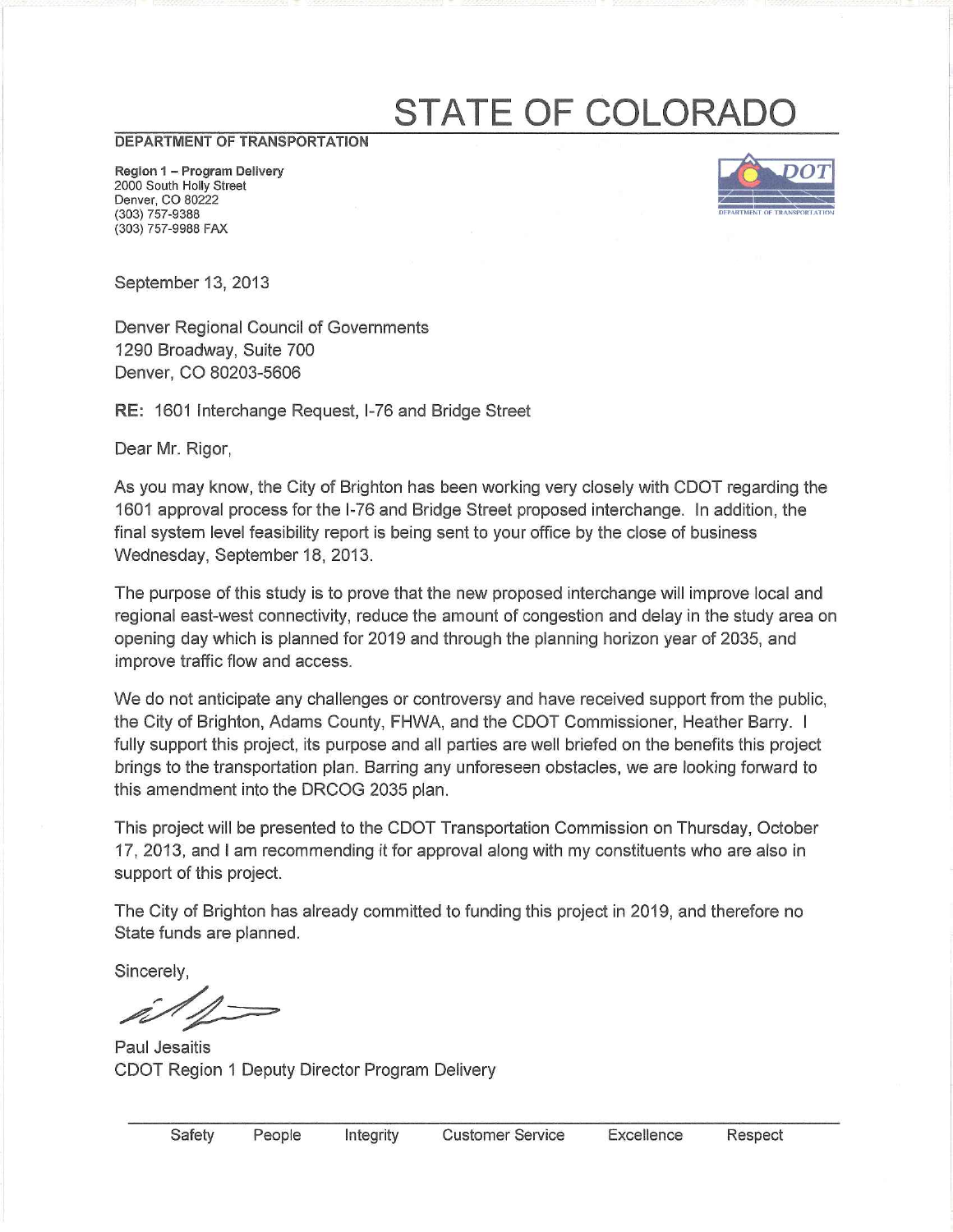cc: Steve Cook, DRCOG

Manual Esquibel, City of Brighton, City Manager Joe Smith, City of Brighton, Director of Streets and Fleet Heather Barry, CDOT Transportation Commissioner Anthony R. DeVito, P.E, Region 1 Transportation Director Neil Lacey, CDOT Region 1 Resident Engineer Steve Hersey, CDOT Region 1 Traffic Engineer Jeff Kullman/Ken DePinto, Atkins Global North America

Ť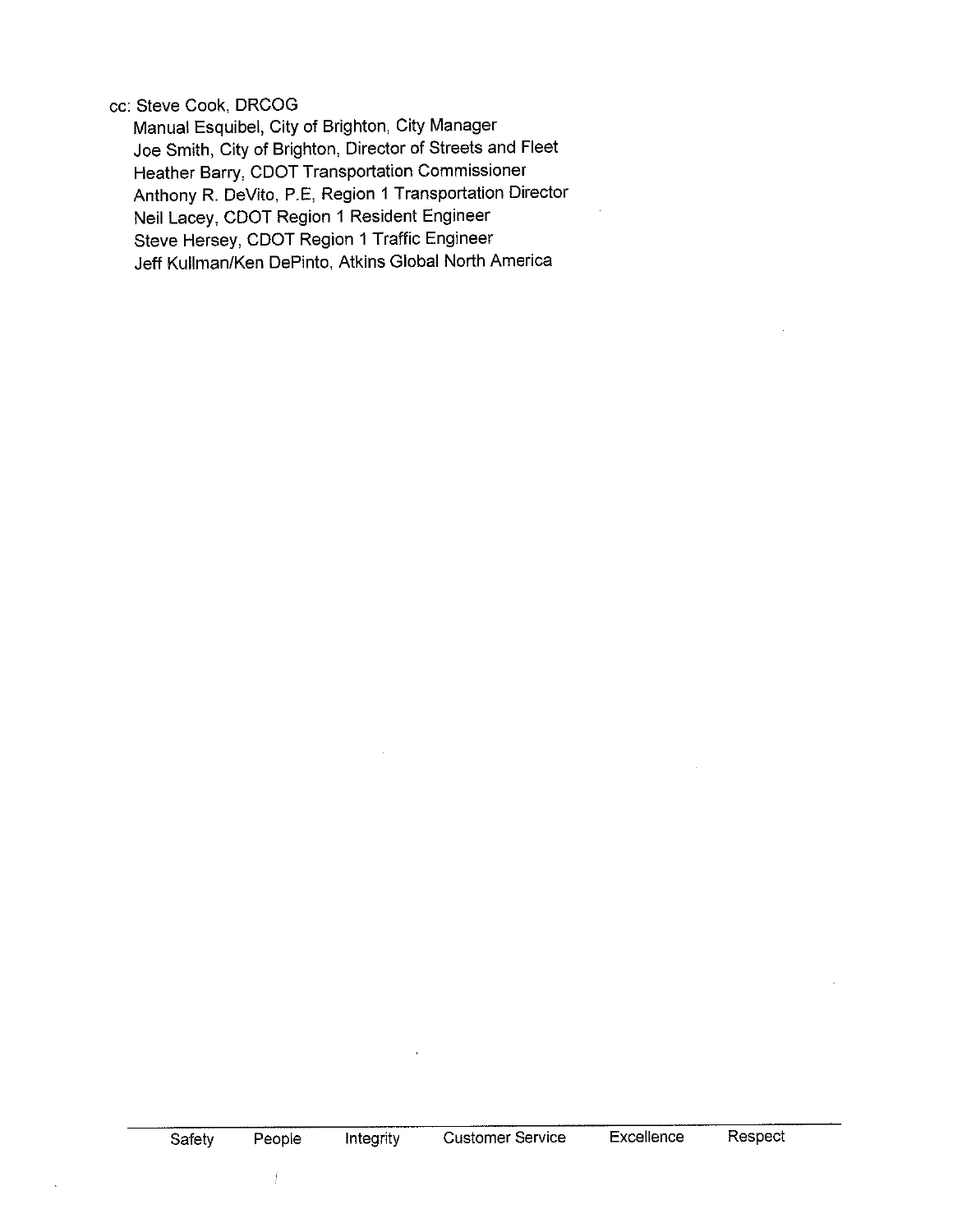

#### **Project Charter Document**

April 3, 2013

#### **Colorado Department of Transportation (CDOT)**

#### **Federal Highway Administration (FHWA)**

**City of Brighton**

#### **Atkins Consultant Team**

#### **1601 Process for I-76 & Bridge Street Interchange**

Addressing difficult transportation issues is one of the most significant challenges facing federal, state, and local governments. Conflict about transportation planning and development raise a variety of issues about quality of life, economic development, land use, and environmental justice. Government leaders need tools and governing models, such as charters, that can assist in finding ways to successfully address many perspectives and solve transportation problems as one voice. The key Project Team members are:

#### **Project Team**

City of Brighton Colorado Department of Transportation (CDOT) Federal Highway Administration (FHWA) Atkins Consultant Team

#### **Charter Purpose**

The Charter is a clear description of the team's purpose and identifies the authority and resources provided to accomplish that purpose. It clarifies expectations, keeping the team focused and aligned with project-related priorities. Participation from the various transportation agencies is critical to the successful implementation of this project. These agencies will work together to clearly identify the roles of each during the planning, design and approval of the Interstate 76 (I-76) and Bridge Street Interchange. The purpose of this charter document is to provide the structure for the partner agencies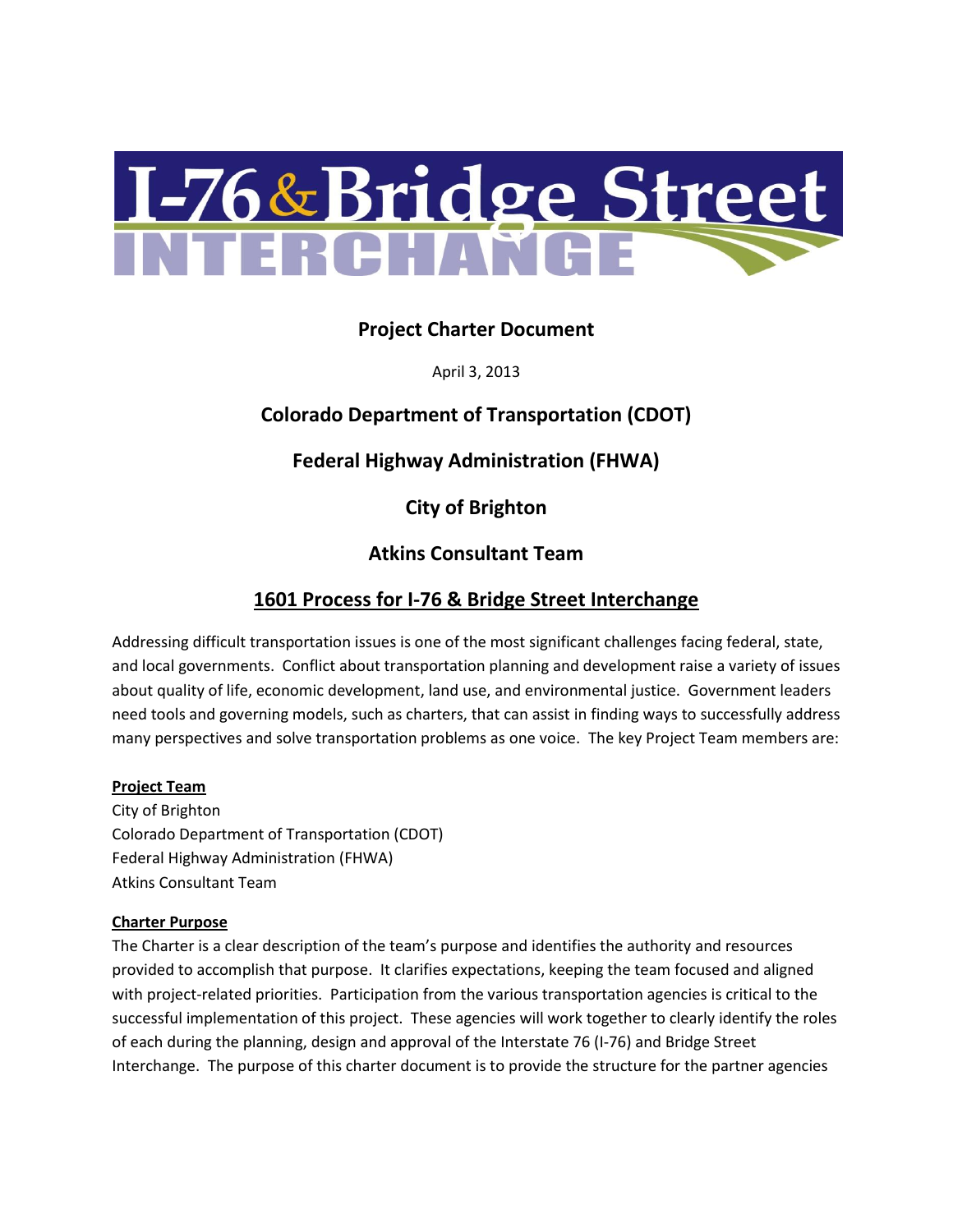to effectively and efficiently communicate during the planning and design of the I-76 and Bridge Street Interchange.

#### **Project Background**

Additional interstate access to I-76 and Bridge Street in Brighton is necessary to accommodate the traffic in this growing area of the Denver region. Presently, Bridge Street (East 160<sup>th</sup> Avenue) has a bridge over I-76. To the southwest is the Bromley Lane (East 152<sup>nd</sup> Street) Interchange and to the northeast is the Lochbuie Interchange (East Baseline Road). The Bromley interchange is experiencing increasing congestion, impacting the mobility of nearby residents and businesses. Brighton will continue to have substantial growth and potential for significant economic development and a new interchange at Bridge Street is an obvious location.

#### **Project Goals and Objectives**

The purpose of this project is to complete the 1601 process in an aggressive 18-month time frame. Major elements of the 1601 process include evaluating potential alternatives for a new interchange at I-76 and Bridge Street, selecting a Preferred Alternative, completing a System Level Study, and completing the National Environmental Policy Act (NEPA) process.

#### **Goals:**

- $\triangleright$  Complete an Environmental Assessment (EA) and decision document
- $\triangleright$  Approved System Level Study (SLS)
- $\triangleright$  CDOT & FHWA approval for the EA and Interstate Access Request (IAR)
- $\triangleright$  Complete 30% design plans by September 2014
- $\triangleright$  A project that the Project Team is happy with and proud of

#### **Objectives:**

- $\triangleright$  Communicate in a timely fashion
- $\triangleright$  Commit to meeting the Project Schedule
- $\triangleright$  Concurrence of key stakeholders
- $\triangleright$  Obtain approvals at major decision milestones
- $\triangleright$  Resolve issues in a timely and constructive manner

#### **Roles and Responsibilities**

- $\triangleright$  Project Manager Joe Smith, City of Brighton Responsible for overall project for the city and keeping city council apprised of status. Representative of project sponsor – City of Brighton
- Deputy Project Manager Annette Marquez, City of Brighton Responsible for day-to-day running of the project with the City and main point of contact for team.
- $\triangleright$  Environmental Manager Jon Chesser, CDOT Responsible for guiding EA document development and part of joint lead agencies (with FHWA)
- Project Authority Monica Pavlik, FHWA Central point of contact and responsible for NEPA process oversight and part of joint lead agencies (with CDOT). Final approval authority will reside with Shaun Cutting.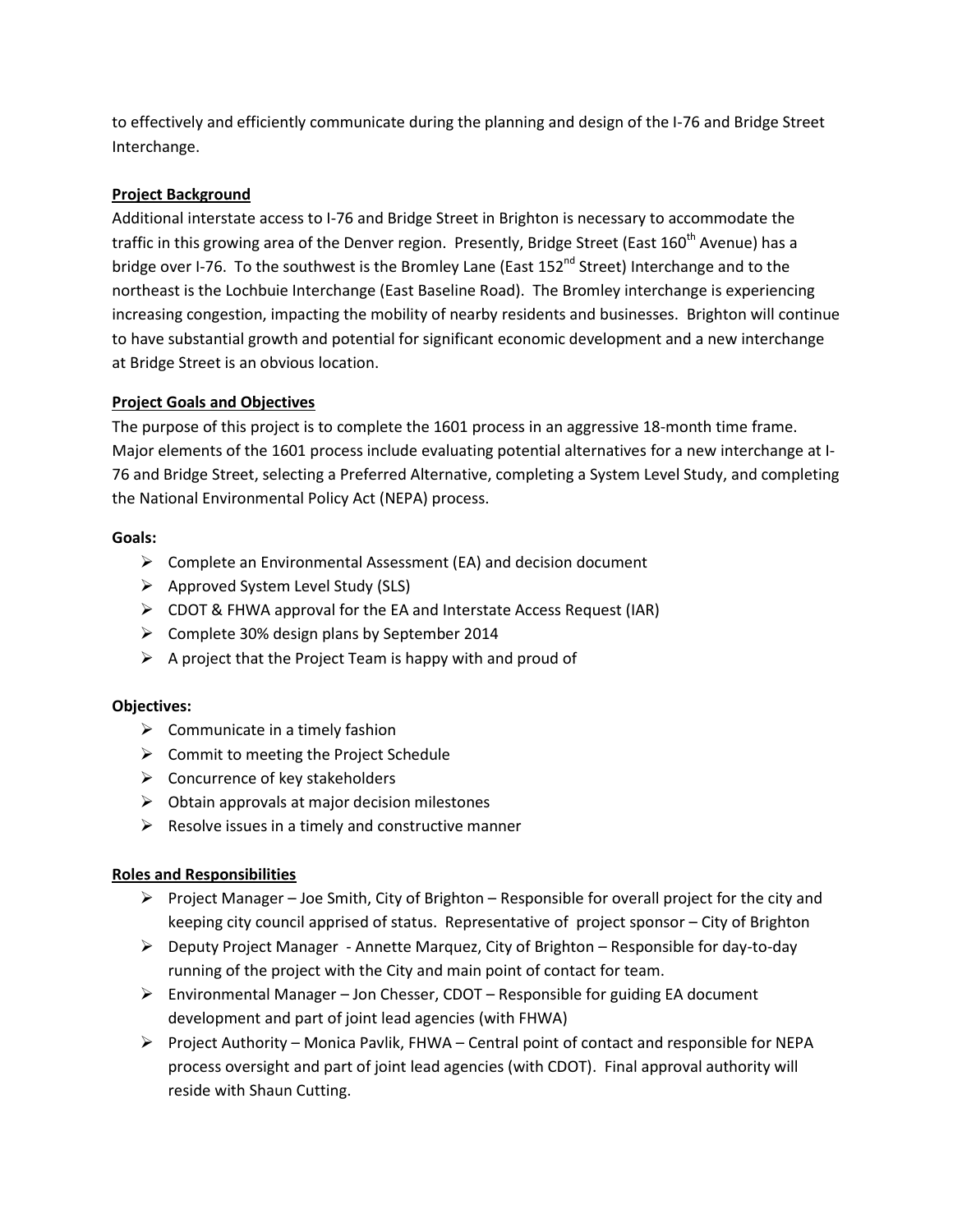- $\triangleright$  Consultant Project Manager Jeff Kullman/Ken DePinto, Atkins Responsible for consultant team performance, contract deliverables, maintaining project schedule.
- $\triangleright$  Resident Engineer Neil Lacey, CDOT Responsible for Design elements in the project for CDOT and part of joint lead agencies (with FHWA).

Project team members and agency representatives will be responsible for communicating project related information and issues to internal staff members.

#### **Document Involvement, Review and Comment Period**

#### **Involvement**

Agencies are expected to participate at various milestones

| <b>Project Task</b>               | <b>CDOT</b>  | <b>FHWA</b> | City of<br><b>Brighton</b> | <b>Public (Hearings and</b><br>other feedback) | <b>Review Period</b> |
|-----------------------------------|--------------|-------------|----------------------------|------------------------------------------------|----------------------|
| Purpose and Need                  | R            | A           |                            |                                                | One week             |
| Statement                         |              |             |                            |                                                |                      |
| System Level Study (SLS)          | R            | A           | C                          |                                                | Two weeks            |
| <b>Alternatives Evaluation</b>    | R            | A           | C                          |                                                | Two weeks            |
| Criteria                          |              |             |                            |                                                |                      |
| Alternatives                      | $\mathsf{R}$ | A           | C                          | C                                              | Two weeks            |
| Development/Conceptual            |              |             |                            |                                                |                      |
| Design                            |              |             |                            |                                                |                      |
| <b>Evaluation of Alternatives</b> | R.           | A           | C                          |                                                | Two weeks            |
| Selection of Preferred            | R            | A           | C                          |                                                | One week             |
| <b>Review of Draft EA</b>         | R            | A           | C                          | C                                              | Two weeks            |
| Interstate Access Request         | R/A          | Α           |                            | C                                              | -Local - 2weeks      |
| (IAR)                             |              |             |                            |                                                | -30 days in          |
|                                   |              |             |                            |                                                | Wash. D.C.           |
| <b>Decision Document</b>          | R            | A           | C                          |                                                | Two weeks            |
| Approval                          |              |             |                            |                                                |                      |
| <b>Final IGA</b>                  | R            |             | R                          |                                                | One month            |

#### **RACI Definitions**:

**R**esponsible – Agency or organization that works to achieve the task; may be multiple organizations responsible.

**A**ccountable – Agency or organization ultimately accountable; there must only be one Accountable specified for each task.

**C**onsulted – Stakeholders whose input is sought; may be multiple agencies or organizations consulted. Involves two-way communication.

**I**nformed – Stakeholders who are kept up-to-date on the progress. Involved one-way communication from a Responsible stakeholder to the **I**nformed stakeholder.

#### **Operating Rules**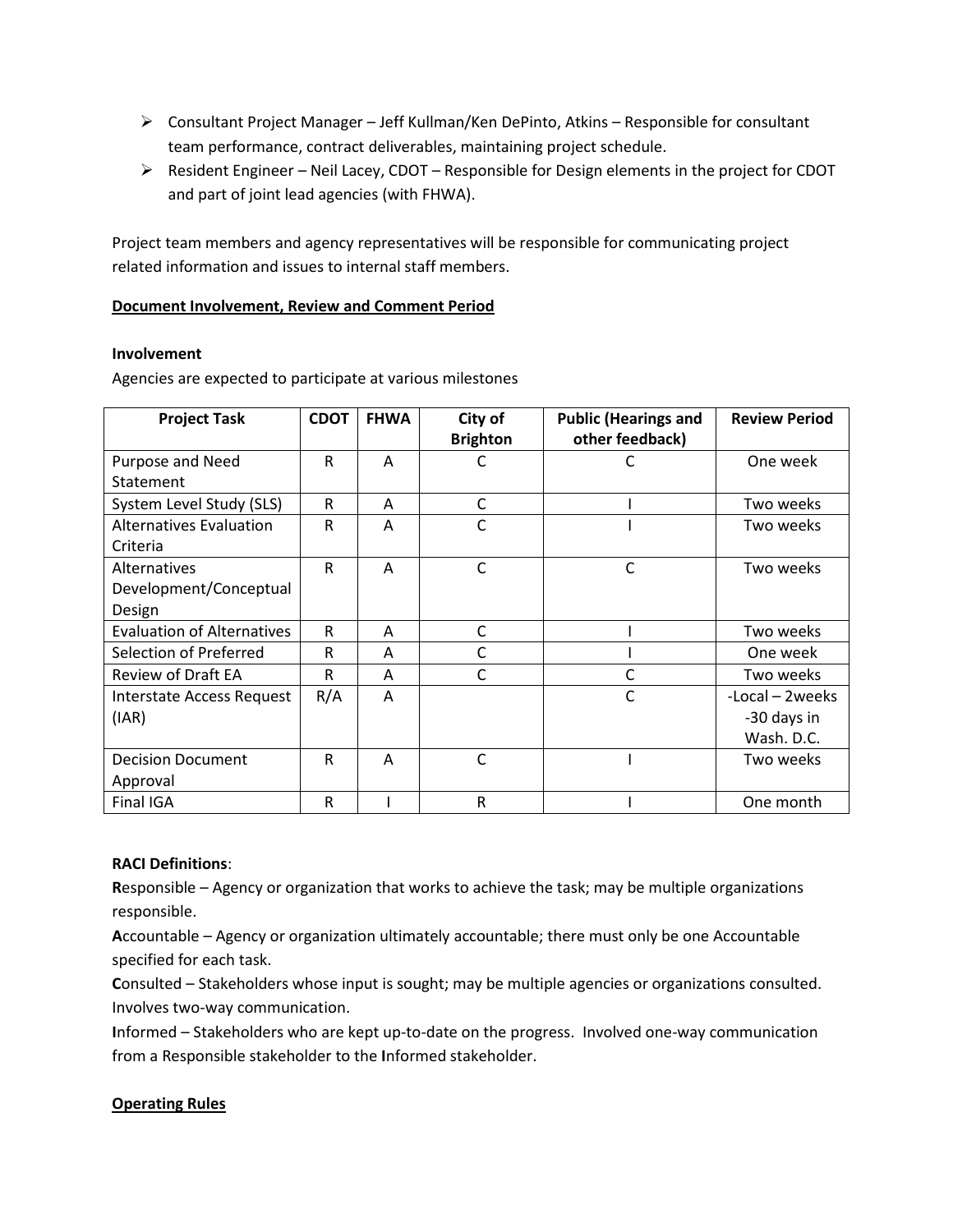The following operating rules will be followed by the Project Team Members at meetings where project issues are being discussed. Please note that Project Team Meetings (Agency Coordination) are being scheduled and email notification will be provided.

- $\triangleright$  Each team member is responsible to bring issues or resolutions fully defined, and with full support of the agency they represent.
- $\triangleright$  Agencies are required to speak to issues in one unified voice. It is not the responsibility of the project team to resolve internal disagreements.
- $\triangleright$  Each team member is responsible for providing their time to tasks assigned.
- $\triangleright$  No Back Sliding Once a decision has been agreed to by the Project Team there will be no revisiting the issue unless extenuating circumstances are identified.
- $\triangleright$  Openly raise issues and concerns as they arise, rather than waiting for formal review and comment periods.
- $\triangleright$  Actively participate in constructive and collaborative discussions.
- $\triangleright$  Determine and agree upon the level of detail of information and analysis that is appropriate for each deliverable.
- $\triangleright$  Consider comments that are obtained from the public involvement process, resource agencies, and any other groups or committees (or individual members of these entities) formed during the project.

#### **Schedule**

The project schedule has been developed for the I-76 and Bridge Street Interchange project. The project schedule includes tasks, critical dates, meetings, milestones and deliverables which will be coordinated with the Project Team.

Once the Project Team has agreed upon the schedule, it is crucial the Project Team adheres to the deadlines established in the schedule to meet the goal of this project, completion of the 1601 process by September 2014. The project schedule will be maintained by the Consultant Project Manager and will be adopted by the Project Team as the official plan for the project. Progress will be reviewed monthly and the schedule will be updated as necessary. Changes to the project schedule will be communicated to the Project Team. Substantial changes will be approved by the Project Team before changes are accepted (see attached schedule).

#### **Dispute Resolution**

Every effort should always be made to resolve disputes at the Project Team level. This is the level where the project and the issues are well understood by the agency representatives who are familiar with the problem-solving environment and each other. However, disputes involving methodologies, decisions, schedules, reviews, etc. of the I-76 and Bridge Street Interchange project could be elevated to higher level authorities within the respective disputing agencies. The higher authorities could negotiate, with or without assistance. If the dispute remains unresolved, it could be elevated further to an ultimate authority as governed by applicable laws and regulations.